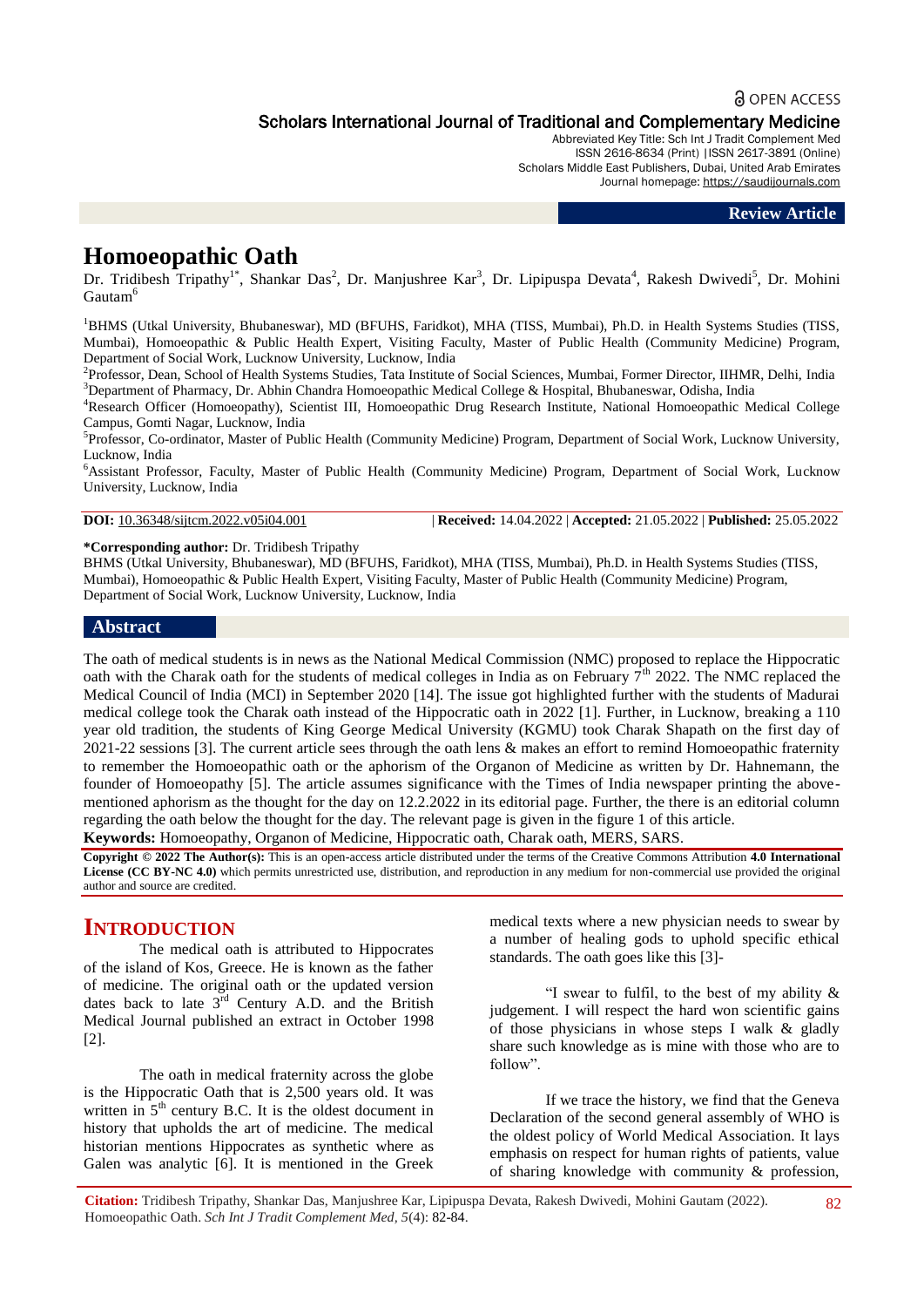right & obligation of physicians to care for them. It was adopted in 1948 & amended six times till date the last in 2017 [7].

Currently in India, the National Medical Commission has advocated for the Charak oath in India since 2022. The oath says [3]-

"Physicians to eliminate their biases, combat disinformation to improve health literacy & be an ally to minorities & other underserved groups in society".

The Charak Samhita is a collection of commentaries on medical practices that dates from the 1<sup>st</sup> to 2<sup>nd</sup> century AD. It is the foundational text of ancient Indian medicine. An extract was published in the book 'Wonder that was India' in 1954 [2].



### **About Organon of Medicine & the Oath [5]**

Hahnemann introduced the concept of Homoeopathy to the world in 1810 through his book 'Organon of Medicine' & Dr. R.E. Dudgeon presented the English version of the book to the world in 1893, 50 years after his death in 1843. The thought for today is related to the aphorism 1 of the Organon of Medicine book out of the total 294 aphorisms. The book was written in aphoristic style as per the tradition during  $19<sup>th</sup>$ century. It is a text book for the homoeopathic graduates where they study the principles, doctrines & philosophy ascribed to homoeopathy.

#### **Relevance of the Oath**

The onset of COVID 19 pandemic has brought the viral diseases in to the lime light [10-13]. Recently, health authorities in the United Kingdom (UK) have confirmed a case of Monkeypox [4, 8, 9], a rare viral infection similar to Smallpox, in an individual who travelled from Nigeria to the UK. According to US Centers for Disease Control & Prevention (CDC), Monkeypox begins with a fever, headache, muscle

ache, back ache & exhaustion. It also causes the lymph nodes to swell, which small pox does not. The incubation period is 7-14 days but can range from 5-21 days. Usually, within a day to 3 days of the onset of the fever, the patient develops a rash that begins on the face & spreads to other parts of the body. The eruptions can last up to 2 to 4 weeks. There is no treatment in modern medicine & only supportive treatment is to be given depending on the symptoms [4, 8, 9].

It is here that Homoeopathy can help effectively in dealing with new viral infections. The current century will be the viral infection century seeing the trends in prevalence of viral infections like measles, chickenpox, dengue, chikungunya, swine flu, bird flu, Severe Acute Respiratory Syndrome, Middle East Respiratory Syndrome & the COVID 19 [10-13].

If the oath is followed by each Homoeopath while acquiring homoeopathic skills through continuous practice, homoeopathy can be the front runner among